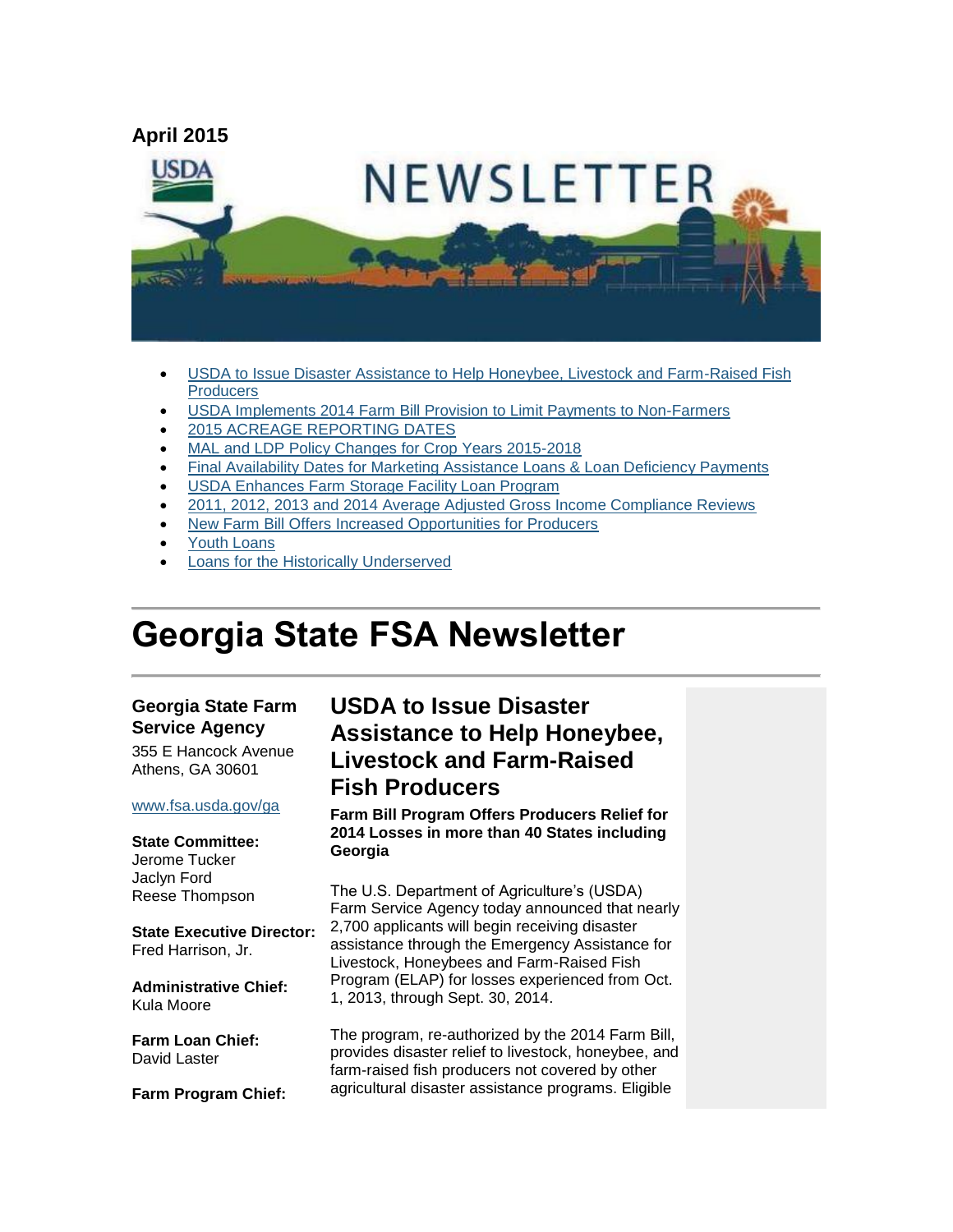Brett Martin

#### **Public Affairs/Outreach:** Neal Leonard

Please contact your local FSA Office for questions specific to your operation or county.

losses may include excessive heat or winds, flooding, blizzards, hail, wildfires, lightning strikes, volcanic eruptions and diseases, or in the case of honeybees, losses due to colony collapse disorder. Beekeepers, most of whom suffered honeybee colony losses, represent more than half of ELAP recipients.

The farm bill caps ELAP disaster funding at \$20 million per federal fiscal year and the Budget Control Act of 2011, passed by Congress, requires USDA to reduce payments by 7.3 percent, beginning Oct. 1, 2014. To accommodate the number of requests for ELAP assistance, which exceeded 2014 funding, payments will be reduced to ensure that all eligible applicants receive a prorated share.

Today's announcement was made possible by the 2014 Farm Bill, which builds on historic economic gains in rural America over the past six years, while achieving meaningful reform and billions of dollars in savings for the taxpayer. Since enactment, USDA has made significant progress to implement each provision of this critical legislation, including providing disaster relief to farmers and ranchers; strengthening risk management tools; expanding access to rural credit; funding critical research; establishing innovative public-private conservation partnerships; developing new markets for ruralmade products; and investing in infrastructure, housing and community facilities to help improve quality of life in rural America. For more information, visit [http://www.usda.gov/farmbill.](http://www.usda.gov/farmbill)

To learn more about ELAP, visit [www.fsa.usda.gov/elap.](http://www.fsa.usda.gov/elap) For more information about USDA Farm Service Agency (FSA) disaster assistance programs, visit [disaster.usda.fsa.gov](http://www.usda.gov/wps/portal/usda/usdahome?navid=DISASTER_ASSISTANCE) or contact your local FSA office at [http://offices.usda.gov.](http://offices.usda.gov/)

### <span id="page-1-0"></span>**USDA Implements 2014 Farm Bill Provision to Limit Payments to Non-Farmers**

**Department Proposes Changes to "Actively Engaged" Rule**

USDA proposed a rule to limit farm payments to non-farmers, consistent with requirements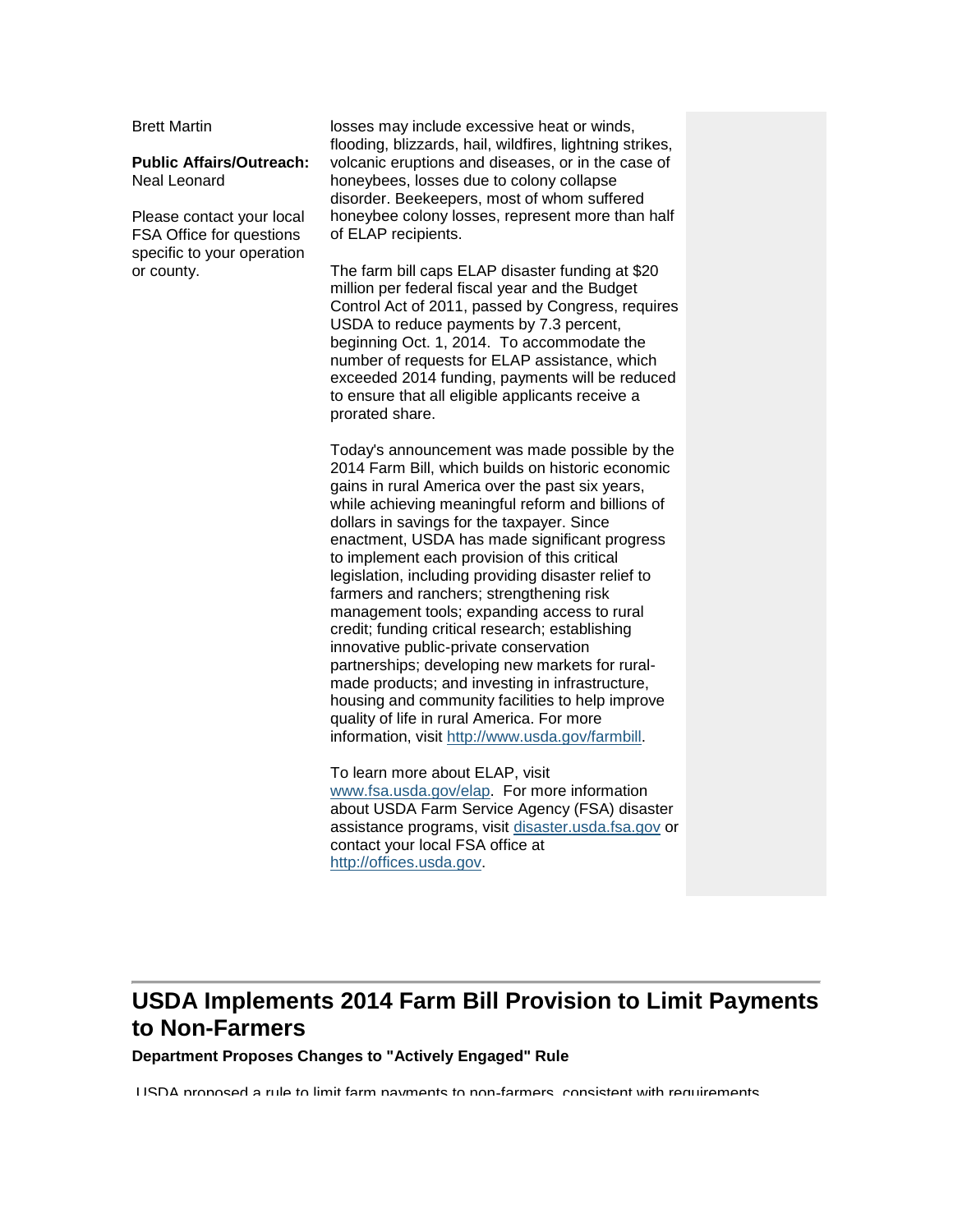Congress mandated in the 2014 Farm Bill. The proposed rule limits farm payments to individuals who may be designated as farm managers but are not actively engaged in farm management. In the Farm Bill, Congress gave USDA the authority to address this loophole for joint ventures and general partnerships, while exempting family farm operations from being impacted by the new rule USDA ultimately implements.

The current definition of "actively engaged" for managers, established in 1987, is broad, allowing individuals with little to no contributions to critical farm management decisions to receive safety-net payments if they are classified as farm managers, and for some operations there were an unlimited number of managers that could receive payments.

The proposed rule seeks to close this loophole to the extent possible within the guidelines required by the 2014 Farm Bill. Under the proposed rule, non-family joint ventures and general partnerships must document that their managers are making significant contributions to the farming operation, defined as 500 hours of substantial management work per year, or 25 percent of the critical management time necessary for the success of the farming operation. Many operations will be limited to only one manager who can receive a safety-net payment. Operators that can demonstrate they are large and complex could be allowed payments for up to three managers only if they can show all three are actively and substantially engaged in farm operations. The changes specified in the rule would apply to payment eligibility for 2016 and subsequent crop years for Agriculture Risk Coverage (ARC) and Price Loss Coverage (PLC) Programs, loan deficiency payments and marketing loan gains realized via the Marketing Assistance Loan program.

As mandated by Congress, family farms will not be impacted. There will also be no change to existing rules for contributions to land, capital, equipment, or labor. Only non-family farm general partnerships or joint ventures comprised of more than one member will be impacted by this proposed rule.

Stakeholders interested in commenting on the proposed definition and changes are encouraged to provide written comments at [www.regulations.gov](http://www.regulations.gov/) by May 26, 2015. The proposed rule is available at [http://go.usa.gov/3C6Kk.](http://go.usa.gov/3C6Kk)

## <span id="page-2-0"></span>**2015 ACREAGE REPORTING DATES**

In order to comply with FSA program eligibility requirements, all producers are encouraged to visit their local FSA office to file an accurate crop certification report by the applicable deadline. Crops reported after their established deadline will be assessed a "late fee" if reported after the dates shown below.

The following acreage reporting dates are applicable for the entire state of Georgia:

March 15, 2015: Pecans, Cabbage (pltd 10/1/14 thru 2/22/15), Onions (pltd 10/21/14 thru 2/21/15)

May 15, 2015: Tobacco, Sweet Corn (pltd 1/1/15 thru 5/15/15), Tomatoes (pltd 1/1/15 thru 5/15/15)

July 15, 2015: ALL other crops for which a specific acreage reporting date is not listed – These

include, but are not limited to Corn, Cotton, Grain Sorghum, Peanuts, Soybeans

The following exceptions apply to the above acreage reporting dates:

If the crop has not been planted by the above acreage reporting date, then the acreage must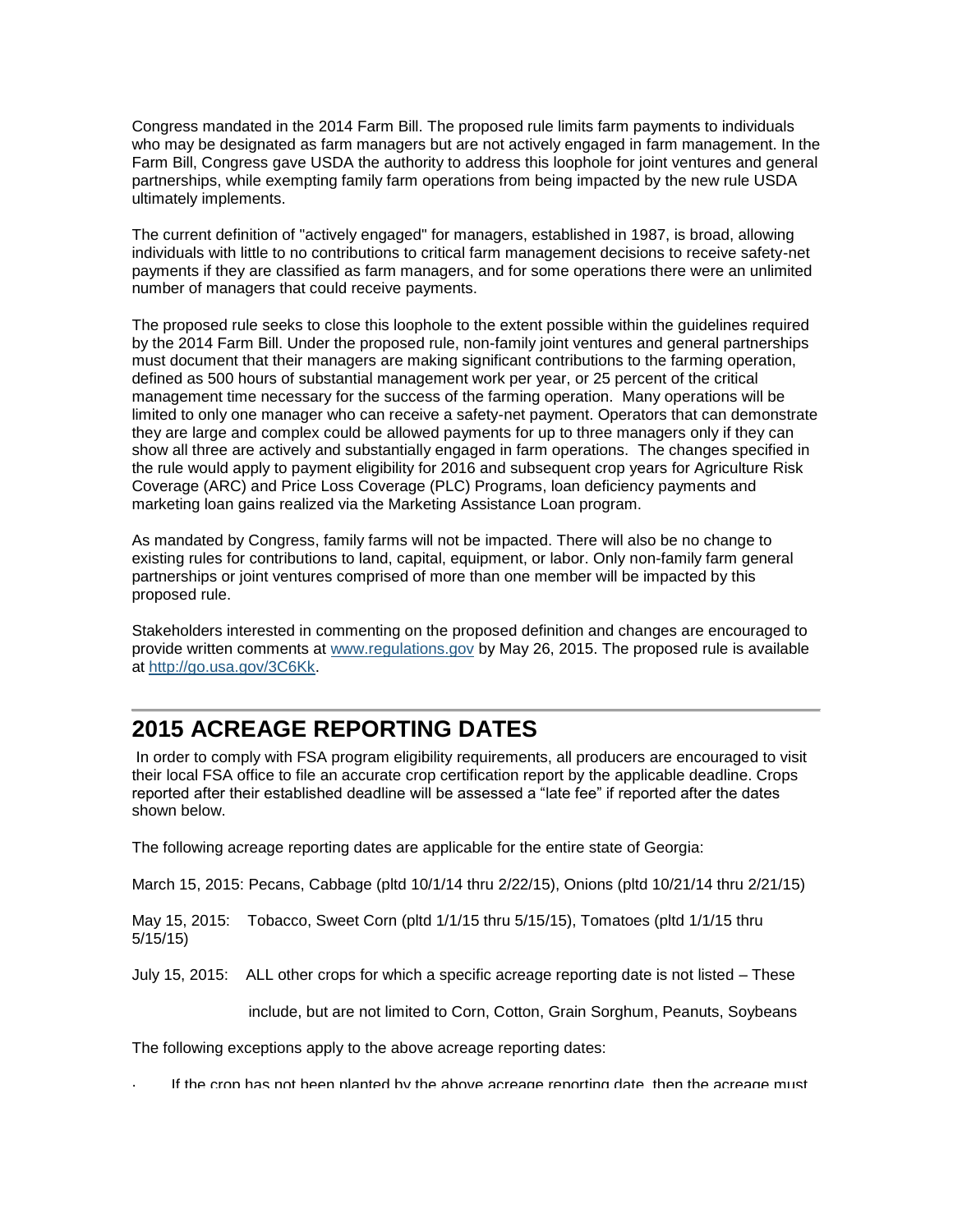be reported no later than 15 calendar days after planting is completed.

· If a producer acquires additional acreage after the above acreage reporting date, then the acreage must be reported no later than 30 calendars days after purchase or acquiring the lease. Appropriate documentation must be provided to the county office.

If a perennial forage crop is reported with the intended use of "cover only," "green manure," "left standing," or "seed," then the acreage must be reported by July 15th.

Noninsured Crop Disaster Assistance Program (NAP) policy holders should note that the acreage reporting date for NAP covered crops is the earlier of the dates listed above or 15 calendar days before grazing or harvesting of the crop begins.

For questions regarding crop certification and crop loss reports, please contact your local FSA office.

#### <span id="page-3-0"></span>**MAL and LDP Policy Changes for Crop Years 2015-2018**

The Agricultural Act of 2014 authorized 2014-2018 crop year Marketing Assistance Loans (MALs) and Loan Deficiency Payments (LDPs), with a few minor policy changes.

Among the changes, farm-stored MAL collateral transferred to warehouse storage will retain the original loan rate, be allowed to transfer only the outstanding farm-stored quantity with no additional quantity allowed and will no longer require producers to have a paid for measurement service when moving or commingling loan collateral.

MALs and LDPs provide financing and marketing assistance for wheat, feed grains, soybeans, and other oilseeds, pulse crops, rice, peanuts, cotton, wool and honey. MALs provide producers interim financing after harvest to help them meet cash flow needs without having to sell their commodities when market prices are typically at harvest-time lows. A producer who is eligible to obtain a loan, but agrees to forgo the loan, may obtain an LDP if such a payment is available. Marketing loan provisions and LDPs are not available for sugar and extra-long staple cotton.

FSA is now accepting requests for 2015 MALs and LDPs for wool as well as LDPs for unshorn pelts. MAL and LDP requests for all other eligible commodities will be accepted after harvest. FSA continues to accept MAL and LDP requests for 2014 crops with upcoming deadlines.

Before MAL repayments and LDP disbursements can be made, producers must meet the requirements of actively engaged in farming, cash rent tenant and member contribution.

Additionally, form CCC-902 and CCC-901 must be submitted for the 2014 crop year, if applicable, with a county committee determination and updated subsidiary files.

To be considered eligible for an LDP, producers must have form [CCC-633EZ,](http://forms.sc.egov.usda.gov/efcommon/eFileServices/eFormsAdmin/CCC0633EZ_140328V03.pdf) Page 1 on file at their local FSA Office before losing beneficial interest in the crop. Pages 2, 3 or 4 of the form must be submitted when payment is requested.

The 2014 Farm Bill also establishes payment limitations per individual or entity not to exceed \$125,000 annually on certain commodities for the following program benefits: price loss coverage payments, agriculture risk coverage payments, marketing loan gains (MLGs) and LDPs. These payment limitations do not apply to MAL loan disbursements.

Adjusted Gross Income (AGI) provisions were modified by the 2014 Farm Bill, which states that a producer whose total applicable three-year average AGI exceeds \$900,000 is not eligible to receive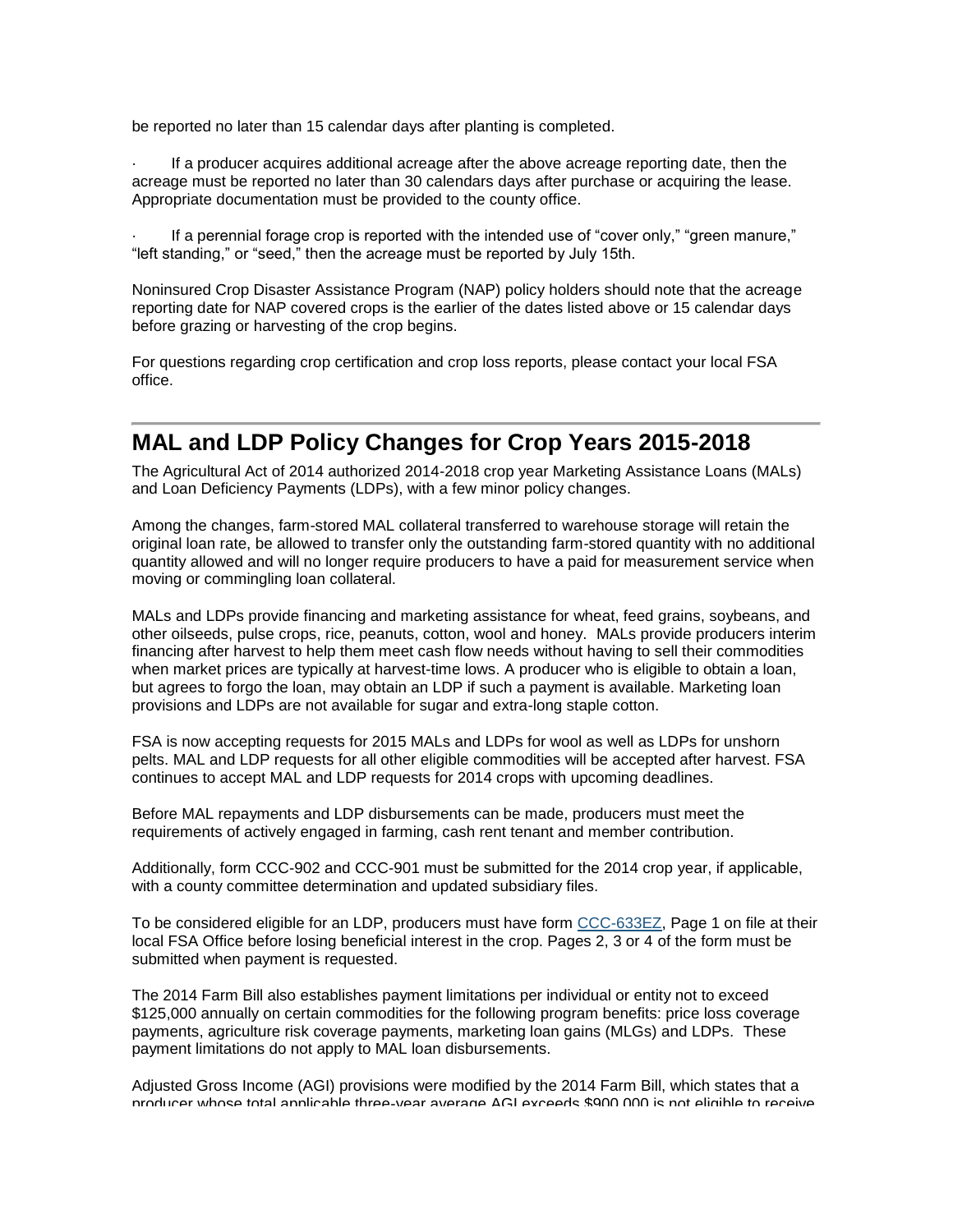an MLG or LDP.

For more information and additional eligibility requirements, please visit a nearby USDA Service Center or FSA's website [www.fsa.usda.gov.](http://www.fsa.usda.gov/)

#### <span id="page-4-0"></span>**Final Availability Dates for Marketing Assistance Loans & Loan Deficiency Payments**

May 31, 2015 - Corn, Grain Sorghum, Soybeans, and Cotton.

#### <span id="page-4-1"></span>**USDA Enhances Farm Storage Facility Loan Program**

The U.S. Department of Agriculture (USDA) expanded the Farm Storage and Facility Loan program, which provides low-interest financing to producers. The enhanced program includes 22 new categories of eligible equipment for fruit and vegetable producers.

Producers with small and mid-sized operations, and specialty crop fruit and vegetable growers, now have access to needed capital for a variety of supplies including sorting bins, wash stations and other food safety-related equipment. A new more flexible alternative is also provided for determining storage needs for fruit and vegetable producers, and waivers are available on a caseby-case basis for disaster assistance or insurance coverage if available products are not relevant or feasible for a particular producer.

Additionally, Farm Storage Facility Loan security requirements have been eased for loans up to \$100,000. Previously, all loans in excess of \$50,000 and any loan with little resale value required a promissory note/security agreement and additional security, such as a lien on real estate. Now loans up to \$50,000 can be secured by only a promissory note/security agreement and some loans between \$50,000 and \$100,000 will no longer require additional security.

The low-interest funds can be used to build or upgrade permanent facilities to store commodities. Eligible commodities include grains, oilseeds, peanuts, pulse crops, hay, honey, renewable biomass commodities, fruits and vegetables. Qualified facilities include grain bins, hay barns and cold storage facilities for fruits and vegetables.

Contact your local FSA office or visit [www.fsa.usda.gov](http://www.fsa.usda.gov/) for more about FSA programs and loans, including the Farm Storage Facility Loan Program.

#### <span id="page-4-2"></span>**2011, 2012, 2013 and 2014 Average Adjusted Gross Income Compliance Reviews**

The AGI verification and compliance reviews for 2011, 2012, 2013 and 2014 are conducted on producers who the IRS indicated may have exceeded the adjusted gross income limitations described in [7 CFR 1400.500]. Based on this review, producers will receive determinations of eligibility or ineligibility.

If the producer is determined to have exceeded the average AGI limitation of \$900,000, receivables will be established for payments earned directly or indirectly (through an entity) by the producer subject to the \$900,000 limitation. The Georgia FSA Office has begun notifying producers selected for review. If you have any questions about the review process or determinations, please contact Jennifer B. Carter, Agricultural Program Specialist, with the Georgia FSA Office at 706/546-2262. Producers who receive initial debt notification letters may only appeal the amount of the debt to their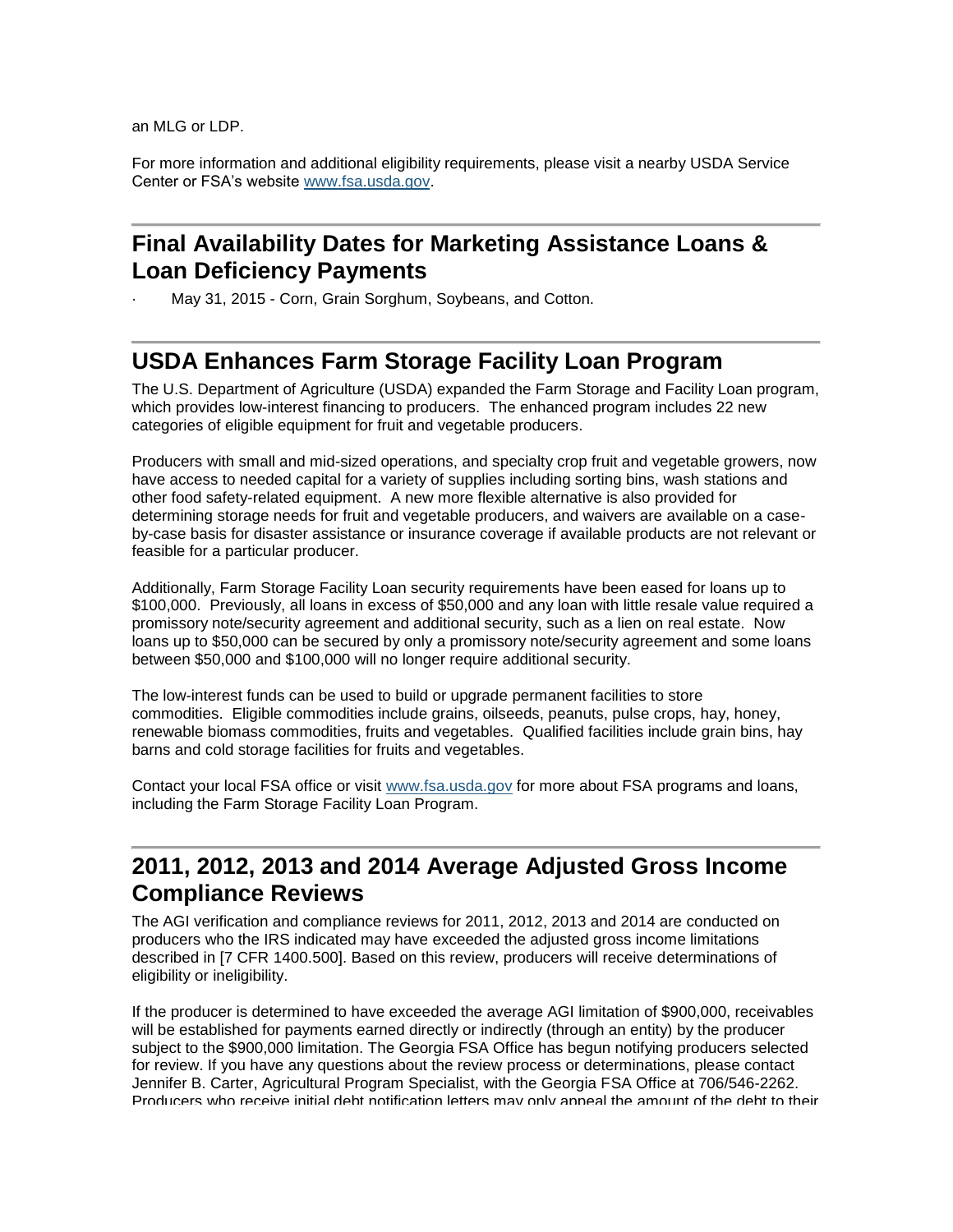local FSA office. Adverse determinations become administratively final 30 days from the date of the adverse determination letter and can only be reopened if exceptional circumstances exist that prevented the producer from timely filing the appeal.

#### <span id="page-5-0"></span>**New Farm Bill Offers Increased Opportunities for Producers**

The 2014 Farm Bill offers increased opportunities for producers including farm loan program modifications that create flexibility for new and existing farmers. A fact sheet outlining modifications to the U.S. Department of Agriculture's (USDA) Farm Service Agency (FSA) Farm Loan Programs is available [here.](http://fsa.usda.gov/FSA/newsReleases?area=newsroom&subject=landing&topic=pfs&newstype=prfactsheet&type=detail&item=pf_20140324_insup_en_fbill.html)

The Farm Bill expands lending opportunities for thousands of farmers and ranchers to begin and continue operations, including greater flexibility in determining eligibility, raising loan limits, and emphasizing beginning and socially disadvantaged producers.

Changes that will take effect immediately include:

Elimination of the 15 year term limit for quaranteed operating loans.

· Modification of the definition of beginning farmer, using the average farm size for the county as a qualifier instead of the median farm size.

· Modification of the Joint Financing Direct Farm Ownership Interest Rate to 2 percent less than regular Direct Farm Ownership rate, with a floor of 2.5 percent. Previously, the rate was established at 5 percent.

· Increase of the maximum loan amount for Direct Farm Ownership Down Payment Loan Program from \$225,000 to \$300,000.

Elimination of rural residency requirement for Youth Loans, allowing urban youth to benefit.

Debt forgiveness on Youth Loans, which will not prevent borrowers from obtaining additional loans from the federal government.

· Increase of the guaranteed percentage on Conservation Loans from 75 to 80 percent and 90 percent for socially disadvantaged borrowers and beginning farmers.

· Microloans will not count toward direct operating loan term limits for veterans and beginning farmers.

Additional modifications must be implemented through the rulemaking processes. Visit the [FSA](http://fsa.usda.gov/FSA/fbapp?area=home&subject=landing&topic=landing&utm_source=spotlight&utm_medium=click&utm_content=rotation1&utm_campaign=2014farmbill)  [Farm Bill website](http://fsa.usda.gov/FSA/fbapp?area=home&subject=landing&topic=landing&utm_source=spotlight&utm_medium=click&utm_content=rotation1&utm_campaign=2014farmbill) for detailed information and updates to farm loan programs.

### <span id="page-5-1"></span>**Youth Loans**

The Farm Service Agency makes loans to youth to establish and operate agricultural incomeproducing projects in connection with 4-H clubs, FFA and other agricultural groups. Projects must be planned and operated with the help of the organization advisor, produce sufficient income to repay the loan and provide the youth with practical business and educational experience. The maximum loan amount is \$5000.